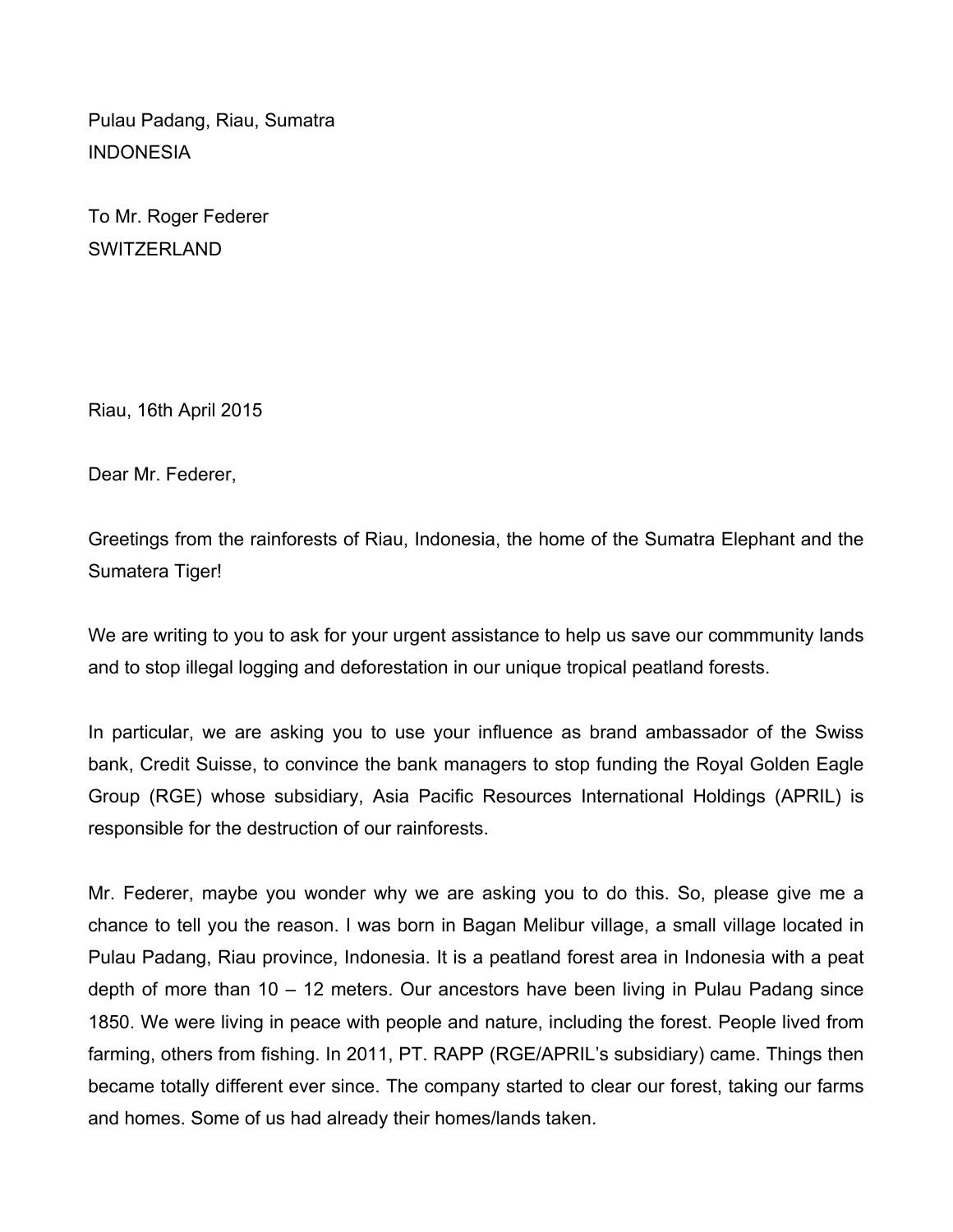We tried to object against the destruction of our livelihoods. Once, 82 villagers from Pulau Padang went to Jakarta, asking for attention and support from different parties not to let the company take their land. As a sign of protest, 28 of our people even sewed their mouths! In response to our protests, an agreement was made. Three villages are now excluded from the logging concession including my village, Bagan Melibur. Sadly, just a few weeks ago I heard that the company is still illegally clearing the forest in Bagan Melibur. They are digging drainages, continue cutting down the trees and are replacing them with Acacias for monoculture pulpwood plantations. They destroy *Ramin* (*Gonystylus bancanus)*, an endangered tree species that should be protected.

Socially, RGE/APRIL has divided our communities between their supporters and opponents. Currently we don't even trust our family. The condition of our communities is getting worse and worse. We almost lost our hope, but we thought you might be able to help us and talk to Credit Suisse about our problem.

We were shocked to learn that Credit Suisse, together with some Chinese banks, has provided major loans to RGE/APRIL to finance their business activities. While other international banks, such as Santander and ABN/AMRO, have publicly distanced themselves from RGE/APRIL's operations, Credit Suisse is the only European bank that keeps defending RGE/APRIL, despite international protests.

Dear Mr. Federer, our strong hope is with you: Please tell Credit Suisse to cut ties with RGE/APRIL and please stop advertising for Credit Suisse as long as the bank is financing RGE/APRIL's operations.

Thank you for helping us to save the Riau rainforests and protect the human rights of Pulau Padang communities